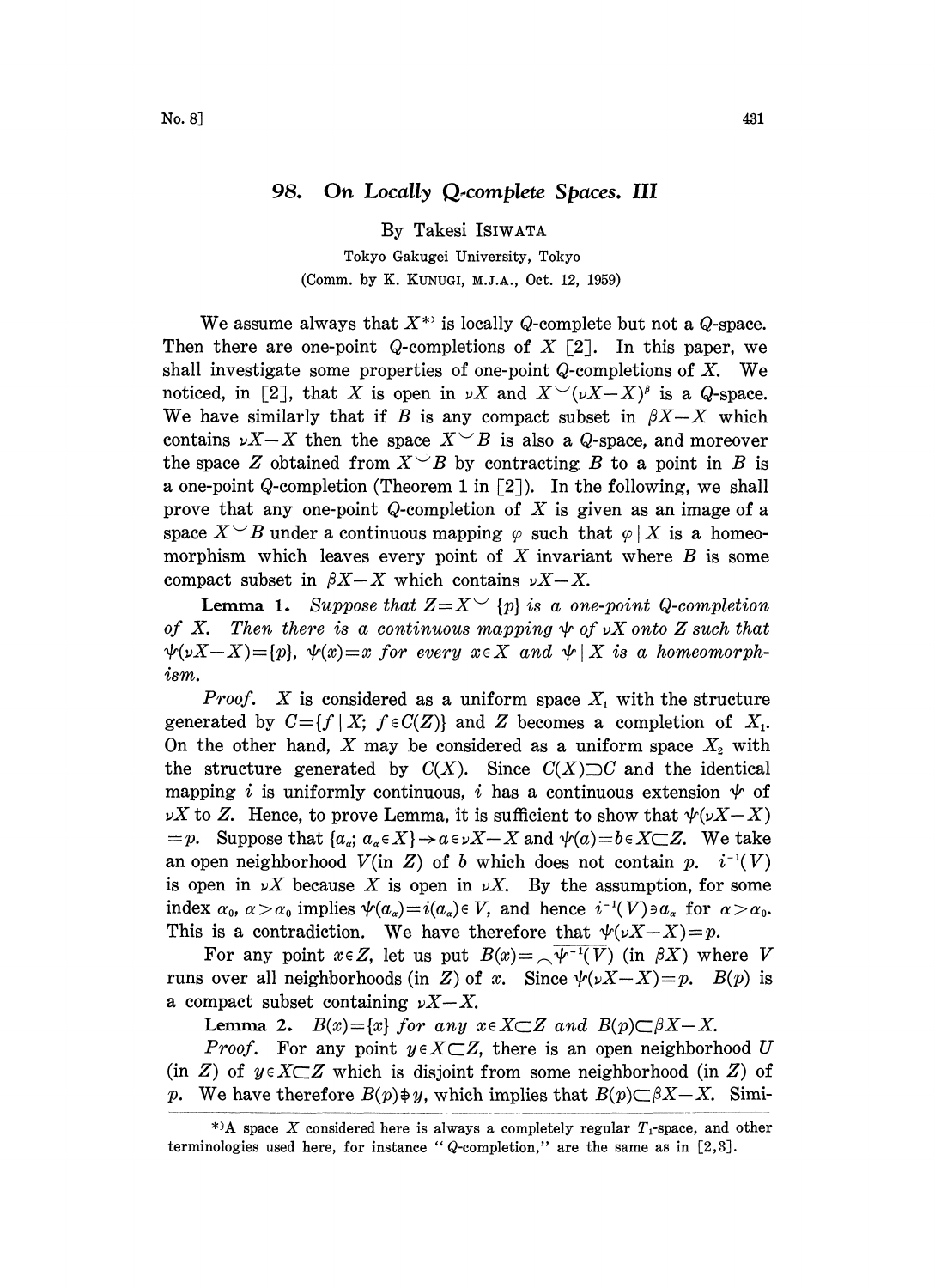432 **T.** ISIWATA [Vol. 35,

larly we have  $B(x) = \{x\}$  for any point  $x \in X \subset Z$ .

We define a mapping  $\varphi$  of  $X \sim B(p)$  onto Z by

 $\varphi(x) = \int \psi(x)$  for  $x \in \nu X$ ,

$$
\int p \text{ for } x \in B(p).
$$

Then  $\varphi$  is a continuous mapping and  $X \sim B(p)$  is the largest subspace of  $\beta X$  on which  $\psi$  has a continuous extension (Theorem 2.1 in [1]).

Now suppose that  $Z$  is a one-point Q-completion of  $X$  which is obtained form  $X \subseteq B$  by contracting B to a one point p where B is a compact subset, containing  $\nu X-X$ , contained in  $\beta X-X$ . Then we have Lemma 3.  $B(p)=B$ .

*Proof.* Let  $\psi$  be a mapping from  $X \sim B$  onto Z and  $\varphi$  a mapping mentioned above.  $\psi |_{\nu} X$  is a continuous mapping from  $\nu X$  on Z, and  $X \sim B(p)$  is the largest subspace of  $\beta(X)$  on which  $\psi | \nu X$  has a continuous extension. Therefore we have  $B(p)\supset B$ . If there is a point  $b \in B(p)-B$ , then there is a directed set  $\{a_{\alpha}; \alpha \in P\}$  in X which converges to b in  $X \sim B(p)$ , but does not converge in  $X \sim B$ . In  $X \sim B(p)$ , there are disjoint open subsets U and V such that  $U\supset B$ ,  $V\ni p$  and  $\overline{U}\supset \overline{V}$  $=$   $\theta$ . Then  $(X \cup B) \cap \overline{U}$  is disjoint from  $(X \cup B) \cap \overline{V}$  and their images under  $\psi$  are disjoint from each other. This shows that  $\psi(a)$  deos not converge to p. On the other hand  $\psi(a_{\alpha})=\varphi(a_{\alpha})\to b$ . This is a contradiction, and hence  $B=B(p)$ .

Suppose that  $B_1$  and  $B_2$  are compact subsets contained in  $\beta X - X$ <br>and  $Z_i$  is a one-point Q-completion of X obtained from  $X \subseteq B_i$  contract-<br>ing  $B$  to a point  $p_i$   $(i-1, 2)$ . As is opsily seen from the proof of and  $Z_i$  is a one-point Q-completion of X obtained from  $X \subseteq B_i$  contracting  $B_i$  to a point  $p_i$  (i=1,2). As is easily seen from the proof of Lemma 3, under a mapping  $\varphi$  which maps X homeomorphically onto X and which keeps X pointwisely fixed,  $Z_1$  is homeomorphic with  $Z_2$ if and only if  $B_1=B_2$ .

Let  $Q(X)$  be a family of all one-point Q-completions of X. We shall define that for any  $Z_1, Z_2 \in Q(X), Z_1$  is equal to  $Z_2$  if and only if there is a homeomorphism from  $Z_1$  on  $Z_2$  which maps X onto X pointwisely fixed.

**Theorem 1.** Let X be locally Q-complete but not a Q-space. Then there is a one-to-one correspondence between  $Q(X)$  and a set of all compact subsets contained in  $\beta X-X$  which contain  $\nu X-X$ .

If  $Z_a \in Q(X)$  is a continuous image of  $X \subseteq B$  where B is a compact subset contained in  $\beta X-X$  containing  $\nu X-X$ , then we set  $B=B_{\alpha}$ . We shall define  $Z_a > Z_\beta$  for any  $Z_a$ ,  $Z_\beta \in Q(X)$  if and only if there is a continuous mapping  $f_{\alpha\beta}$  from  $Z_{\alpha}$  onto  $Z_{\beta}$  such that  $f_{\alpha\beta}|X$  is the identical homeomorphism and  $f_{\alpha\beta}$   $(Z_{\alpha}-X)=Z_{\beta}-X$ .

Suppose that  $B_{\alpha} \subset B_{\beta} \subset \beta X - X$  and j is an injection from  $B_{\alpha}$  into  $B_{\beta}$  and  $\varphi_a$  (or  $\varphi_{\beta}$ ) is a continuous mapping from  $X \sim B_{\alpha}$  (or  $X \sim B_{\beta}$ ) onto  $Z_{\alpha}$  (or  $Z_{\beta}$ ) respectively such that  $\varphi_{\alpha}(B_{\alpha})$  (or  $\varphi_{\beta}(B_{\beta})=Z_{\alpha}-X$  (or  $Z_{\beta}-X$ ), and  $\varphi_{\alpha} | X$  is a homeomorphism which keeps X pointwisely fixed. It is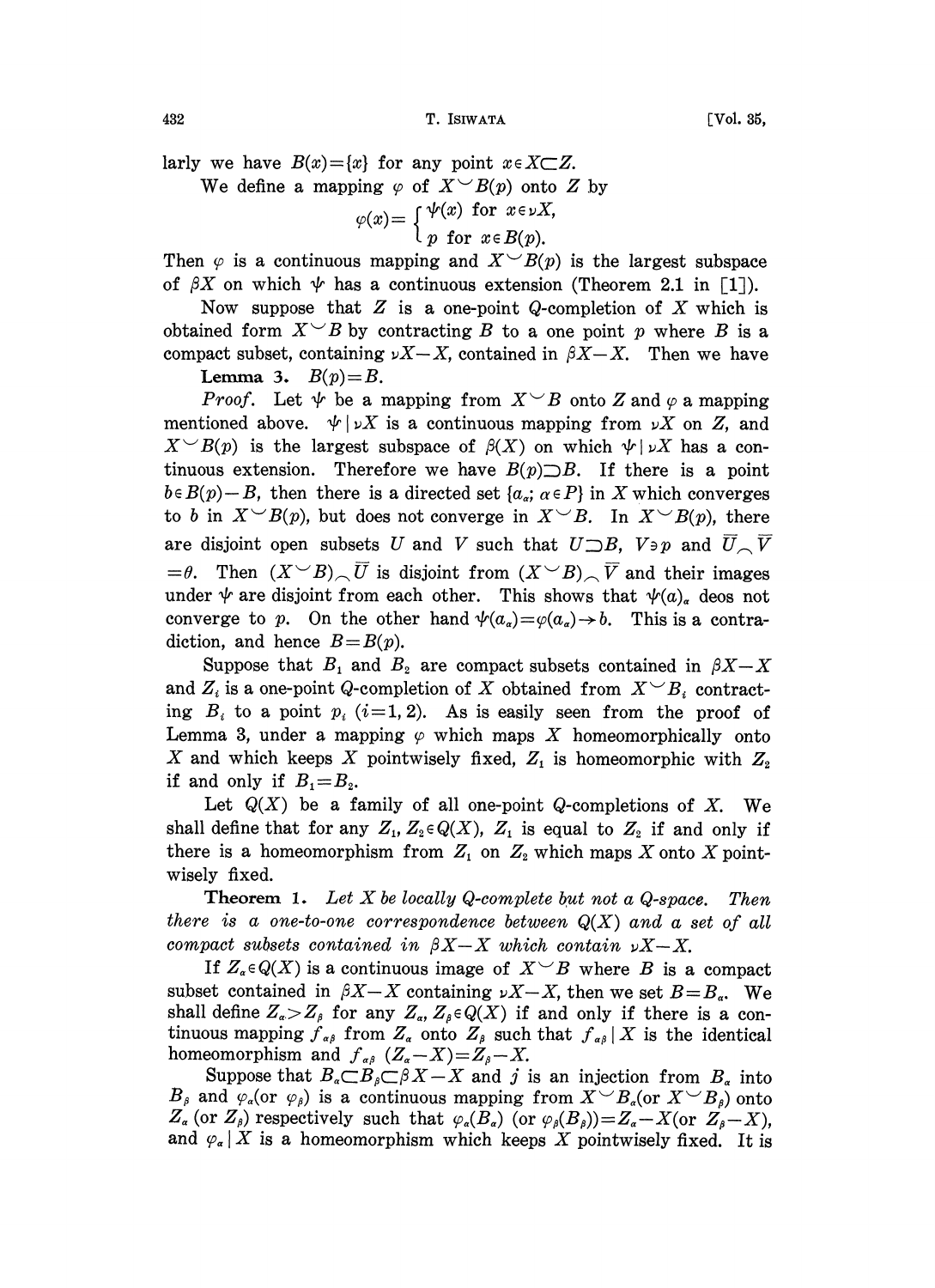easily verified that  $\varphi_{\beta} j \varphi_{\alpha}^{-1} = f_{\alpha \beta}$  is a continuous mapping from  $Z_{\alpha}$  onto  $Z_{\beta}$  such that  $f_{\alpha\beta}|X$  is the identical homeomorphism. Conversely suppose that  $Z_{\alpha} > Z_{\beta}$ , then by the definition of  $B_{\alpha}$ ,  $B_{\beta}$ , and the fact that any open set in  $Z_{\beta}$  is also open in  $Z_{\alpha}$ , we have  $B_{\alpha} \subset B_{\beta}$ . Therefore the relation "  $\lt$  " in  $Q(X)$  is transformed into the inclusion relation among the family of compact subsets contained in  $\beta X-X$  containing  $\nu X-X$ . Therefore  $Q(X)$  becomes a lattice. Let  $Z_{\alpha}$ , be a one-point Q-completion of X where  $B_{\alpha_1}=(\nu X-X)^{\beta}$ . It is easy to see that  $Z_{\alpha_1}>Z_{\alpha}$  for any  $Z_{\alpha}\in$  $Q(X)$ , that is,  $Z_{\alpha_1}$  is the largest element 1 in the lattice  $Q(X)$  ( $Z_{\alpha_1}$  is called a natural one-point Q-completion of X (see  $[2]$ )).

**Theorem 2.** If X is locally Q-complete but not a Q-space, then  $Q(X)$  is a lattice having the largest element 1, in other words, the natural one-point Q-completion is the largest element in  $Q(X)$ .

Suppose that  $X$  is not locally compact, then there is not an element  $Z_{\alpha_0}$  in  $Q(x)$  such that  $Z_{\alpha} > Z_{\alpha_0}$  for any  $Z_{\alpha} \in Q(X)$ . For, since  $\beta X - X$  is not compact, for any  $Z_a \in Q(X)$ , we have  $B_a \neq \beta X - X$ , and hence there is a point b in  $\beta(X-X)-B_{\alpha}$ . This shows that  $Z_{\alpha} > Z_{\beta}$  where  $B_{\beta}=B_{\alpha} \setminus \{b\}.$ If X is locally compact, it is easy to see that  $Z_{\alpha} > Z_{\alpha_0}$  for any  $Z_{\alpha} \in Q(X)$ where  $B_{\alpha_0} = \beta X - X$ . Thus  $Z_{\alpha_0}$  is the smallest element 0 in the lattice  $Q(X)$ . Thus we have

**Theorem 3.** Let X be locally Q-complete but not a Q-space; then X is locally compact if and only if  $Q(X)$  is a lattice having the smallest element O.

As an immediate consequence of Theorem 2, if  $Q(X)$  is a finite lattice, X must be locally compact. Moreover we can prove, in this case, that  $(\nu X-X)^{\beta} = \beta X-X$ . For, suppose the contrary. Since  $Y=X^{\vee}$ that  $(\nu X - X)^{\beta} = \beta X - X$ . For, suppose the contrary. Since  $Y = X^{\backslash}$   $(\nu X - X)^{\beta}$  has the property such that  $\beta Y = \beta X = Y^{\backslash} D$  where D is a finite set, Y must be pseudo-compact. On the other hand, Y is a Qfinite set, Y must be pseudo-compact. On the other hand, Y is a  $Q$ space, and hence Y must be compact. This implies that  $\beta X = Y$ .

Conversely, if X is locally compact and  $(\nu X-X)^{\beta} = \beta X-X$ , it is obvious that  $Q(X)$  consists of only one element. Thus we see that  $Q(X)$ is a finite lattice if and only if X is locally compact and  $\nu X-X$  is dense in  $\beta X-X$ .

Finally, we shall consider some subring of  $C(X)$  where  $Z_{\alpha}$  is any one-point Q-completion of X. Let  $Z_a = X^\vee \{p\}$  and  $Y = X^\vee B$  where  $B=B<sub>a</sub>$ . Now we denote by  $C(Z, p)$  the ring consisting of all continuous functions defined on  $Z$  which vanish on some neighborhood of  $p$ . Any element in  $C_B(X)$  is considered as a function in  $C(Z, p)$ . Conversely it is easy to see that any function in  $C(Z, p)$  can be regarded as a function in  $C_B(X)$ . In [3], we proved that any non-trivial ring homomorphism on  $C_p(X)$  is a point ring homomorphism. From these facts, we have that any ring homomorphism  $\varphi$  on  $C(Z, p)$  is a point ring homomorphism, that is, i) if  $\varphi$  is not trivial,  $\varphi = \varphi_x$ ,  $x \neq p$ , ii) if  $\varphi$  is trivial,